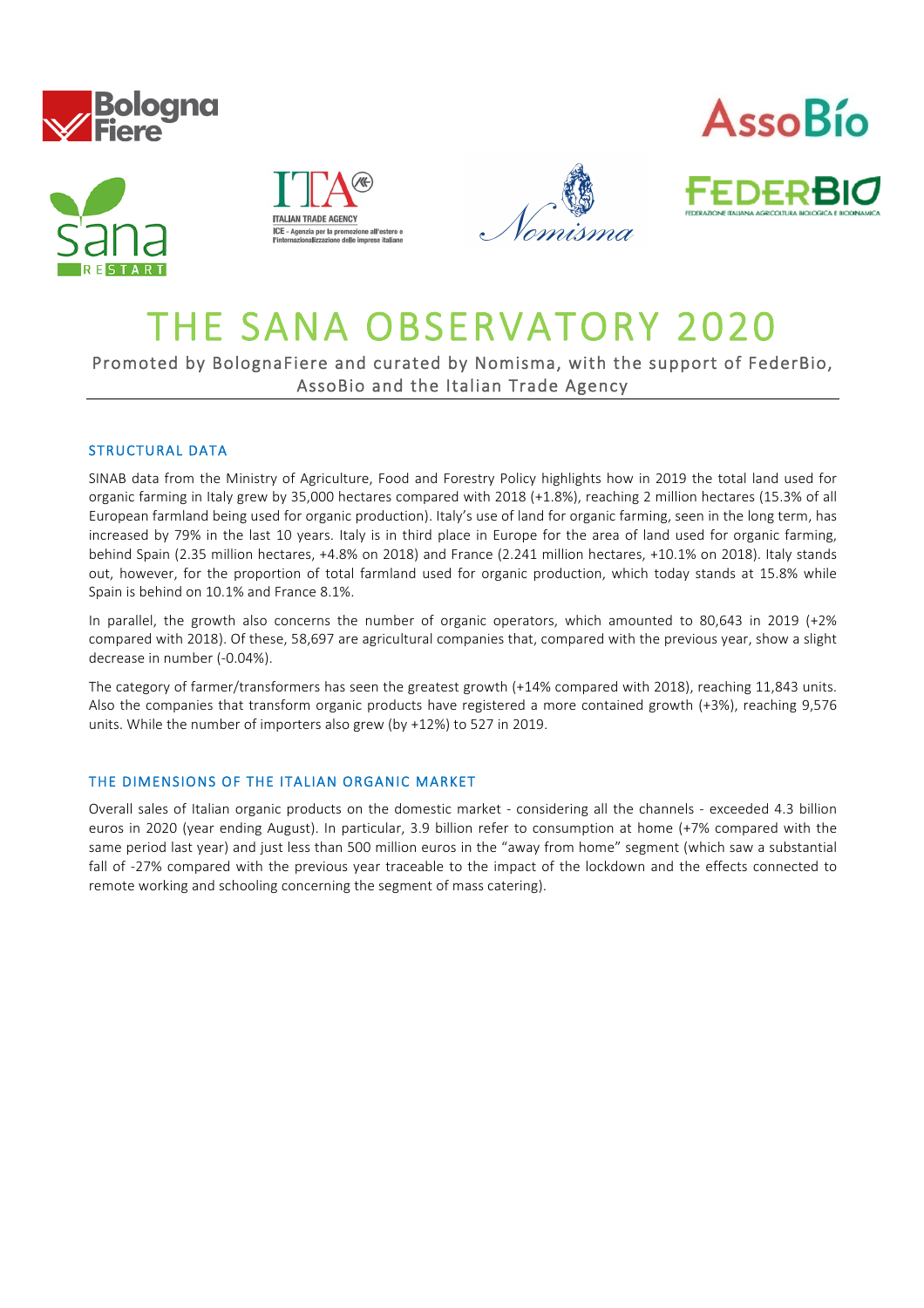

Aside from the channel of restaurants and catering (commercial and mass catering), the progress of which echoes the effects connected to the impact of the Coronavirus emergency, the domestic market confirms the positive trend linked to the growing attention of Italian consumers towards green, local and sustainable products. Confirmation of this can be seen in the gradual increase in the number of households purchasing organic products (88% have purchased an organic product in 2020 at least once - survey Nomisma 2020 for Rivoluzione Bio - compared with 53% in 2012) and the proportion of organic products in the shopping basket (which passed from 2.2% in 2014 to 3.6% this year).

Analysing in detail the individual channels of the domestic market, grocery retail is confirmed as the leading channel in organic sales in Italy (just over 2 billion euros in sales in 2020, to August, 53% of the domestic market, +5% compared with 2019, to August: source Nielsen).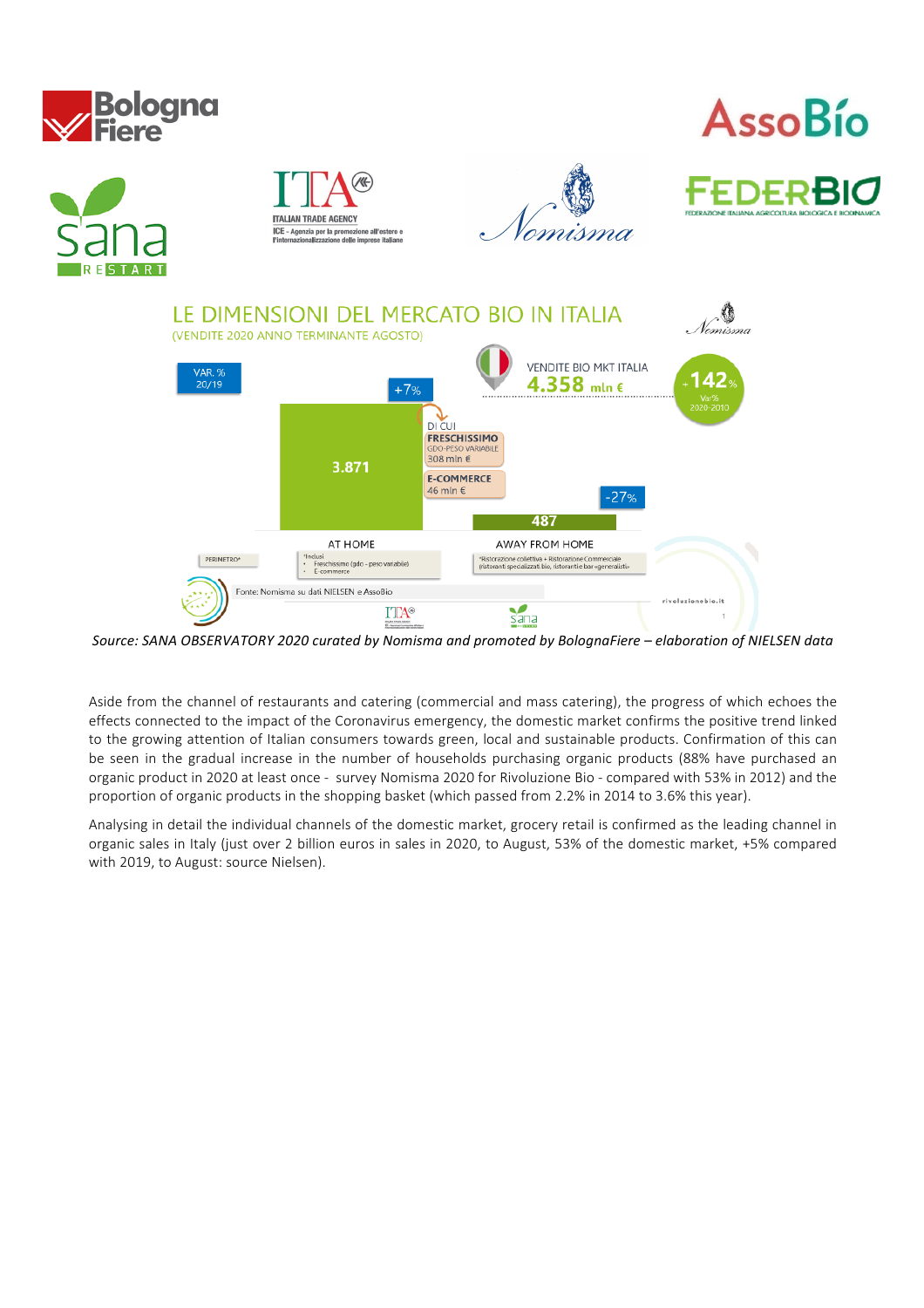











*Source: SANA OBSERVATORY 2020 curated by Nomisma and promoted by BolognaFiere – elaboration of NIELSEN and AssoBio data*

There were also remarkable results achieved in e-commerce, in which organic sales, which represent 7% of the total of e-grocery sector, registered triple-digit growth (143% compared with 2019, to August) higher than that of online sales of general grocery products (+125%). After the boom recorded during the period of the lockdown (17 Feb - 3 May), sales of organic products in e-commerce continued to maintain a high rate of growth and performed better than other grocery products with a +182% growth on same period in 2019 (compared with +172% for e-grocery in general).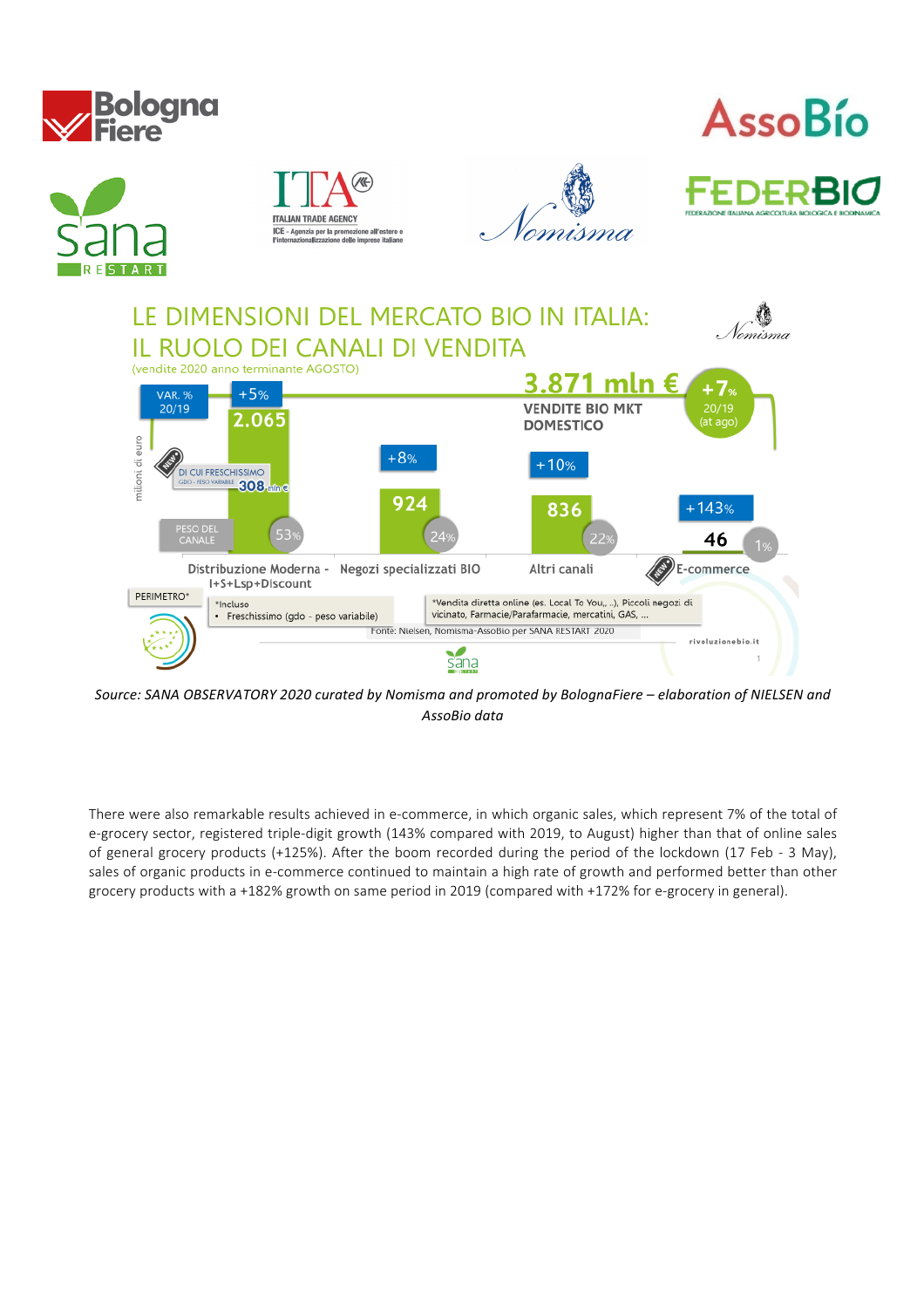

*Source: SANA OBSERVATORY 2020 curated by Nomisma and promoted by BolognaFiere – elaboration of NIELSEN data*

Specialist organic shops - both chains and independent retailers - (920 million euros in 2020 to August, 24% share of sales on the domestic market) recorded a bounce of +8%. Also positive were the sales in the category of "other channels" which includes neighbourhood grocery stores, chemists, minimarkets, purchasing groups and producer collectives…) with 836 million euros in 2020 (22% of the domestic market) and growth of +10%.

Within the grocery retail sector, the best performing channel was that of discount supermarkets for which sales of organic products in 2020 grew by 11% compared with 2019 (to August) compared with +3% in the smaller supermarkets and +4% for large supermarket and hypermarkets.